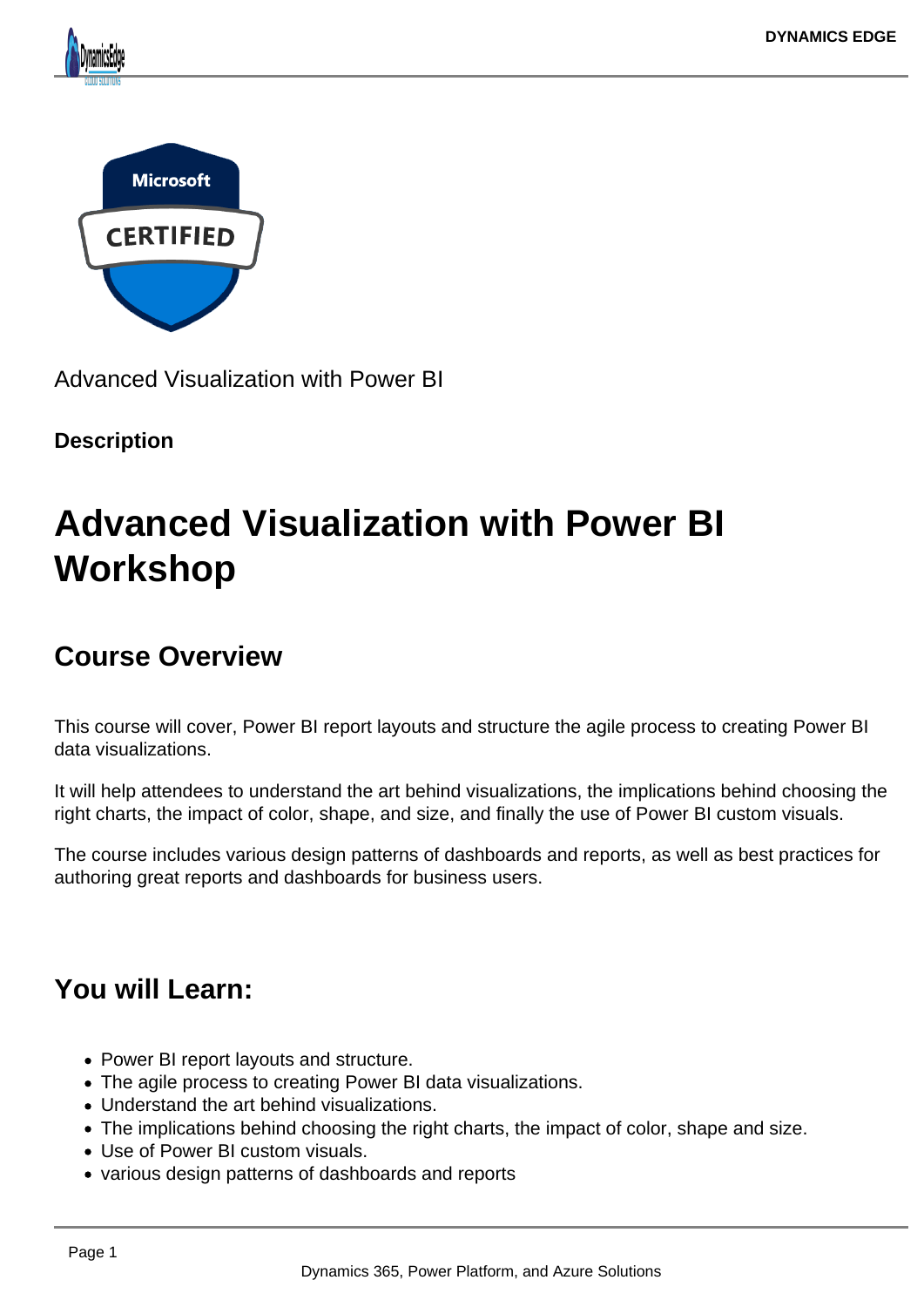- best practices to authoring great reports
- Best practices for dashboards for the business users.

### Hands-On Training

As a Microsoft Gold partner, Dynamics Edge has deep experience building customer-focused solutions and reports using Microsoft Power BI.

Experience hands-on labs, while we empower you to get started on your own journey to visualization excellence.

Dynamics Edge will show you best practices.

Related Courses:

- [DA-100 Analyzing Data with Microsoft Power BI](https://www.dynamicsedge.com/product/da-100-analyzing-data-with-power-bi/)
- [PL-100 Microsoft Power Platform App Maker](https://www.dynamicsedge.com/product/citizen-developer-power-platform-app-maker-for-government-analysts-pl-100/)
- [PL-200 Microsoft Power Platform Functional Consultant](https://www.dynamicsedge.com/product/pl-200-power-platform-developer-and-consultant/)
- [PL-600 Microsoft Power Platform Solution Architect](https://www.dynamicsedge.com/product/pl-600-power-platform-solution-architect/)
- [PL-400 Microsoft Power Platform Developer](https://www.dynamicsedge.com/product/pl-400-power-platform-advanced-developer-with-visual-studio/)
- [PL-900 Microsoft Power Platform Fundamentals](https://www.dynamicsedge.com/product/pl-900-microsoft-power-platform-fundamentals/)

[Power Platform-PowerApps & Power Automate Development Combo Class \(PL-900 and PL-400\)](https://www.dynamicsedge.com/product/power-platform-powerapps-power-automate-development-combo-class-pl-900-and-pl-400/)

Related Certifications:

[Microsoft Certified: Data Analyst Associate](https://docs.microsoft.com/en-us/learn/certifications/data-analyst-associate/)

[Learning Paths](https://docs.microsoft.com/en-us/learn/paths/data-analytics-microsoft/)

[Credly & Job Opportunities](https://www.credly.com/org/microsoft-certification/badge/microsoft-certified-data-analyst-associate.1)

[Contact Us](https://staging-dynamicsedgeseo.kinsta.cloud/contact) or Live Chat if you have questions or concerns about Microsoft Technical Training.